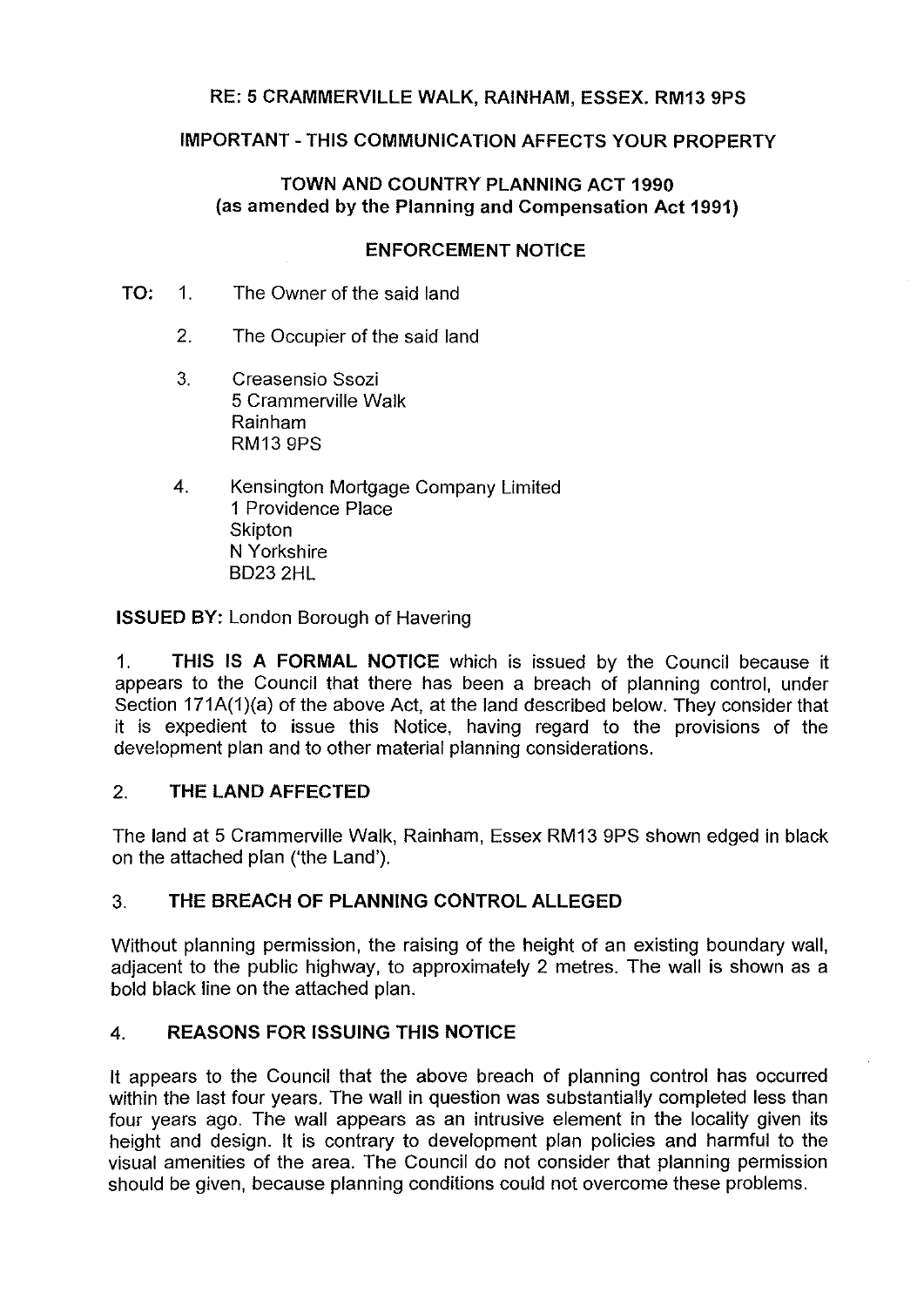In making its decision to issue this Notice the Council considered that the unauthorised use is contrary to the following policies of the Local Development Framework: policies DC61.

## 5. **WHAT YOU ARE REQUIRED TO DO**

(i) Reduce the height of the wall to 1.8 metres

Time for compliance: 3 months from the effective date of this notice.

(ii) Remove from the Land all building materials and rubble arising from compliance with the first requirement above.

Time for compliance: 3 months from the effective date of this notice.

## 6. **WHEN THIS NOTICE TAKES EFFECT**

This Notice takes effect on  $18<sup>th</sup>$  August 2010, unless an appeal is made against it beforehand

Dated:  $7<sup>th</sup>$  July 2010

Signed:

'Ca Authorised Officer

on behalf of London Borough of Havering Town Hall Main Road Romford RM1 38D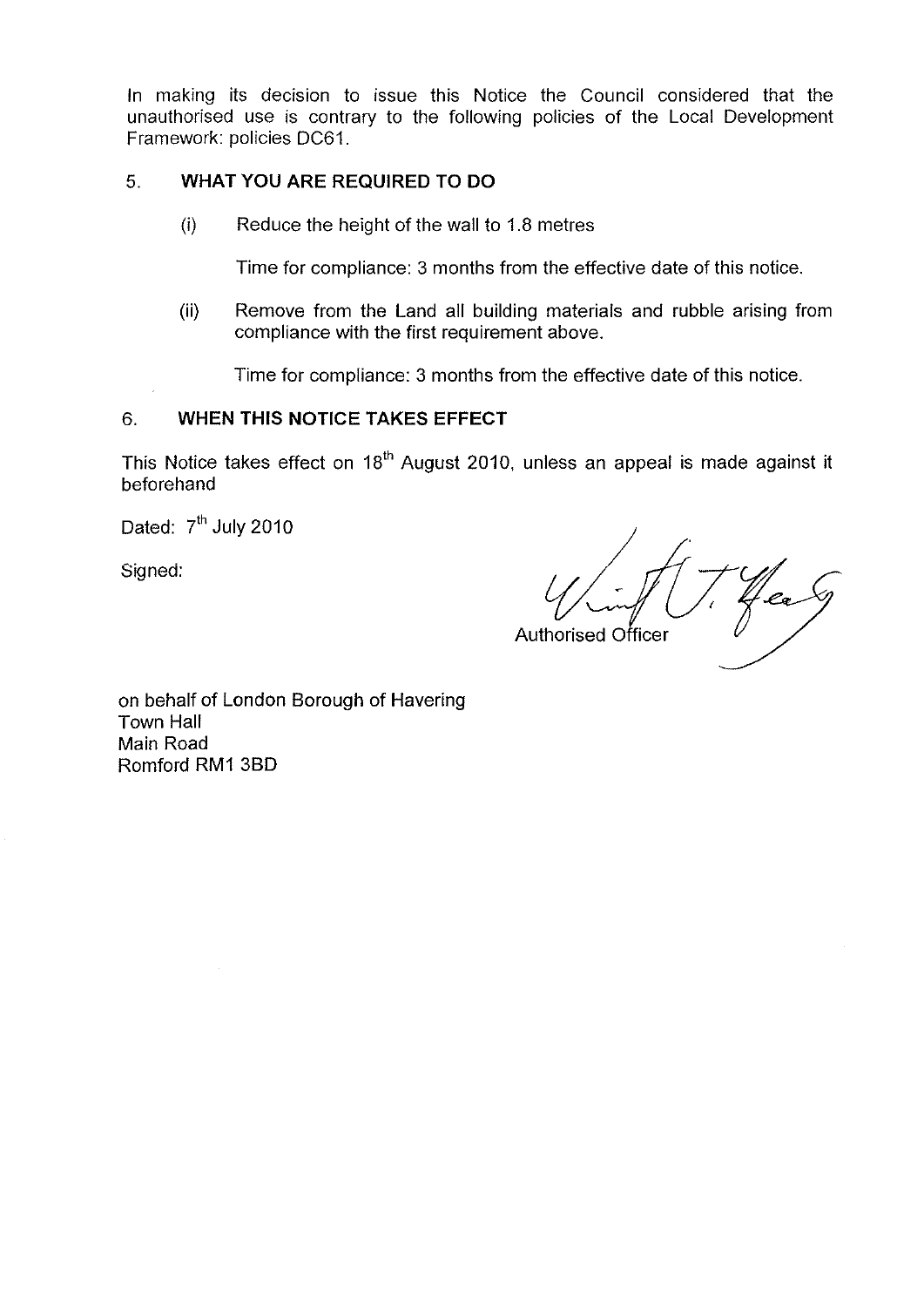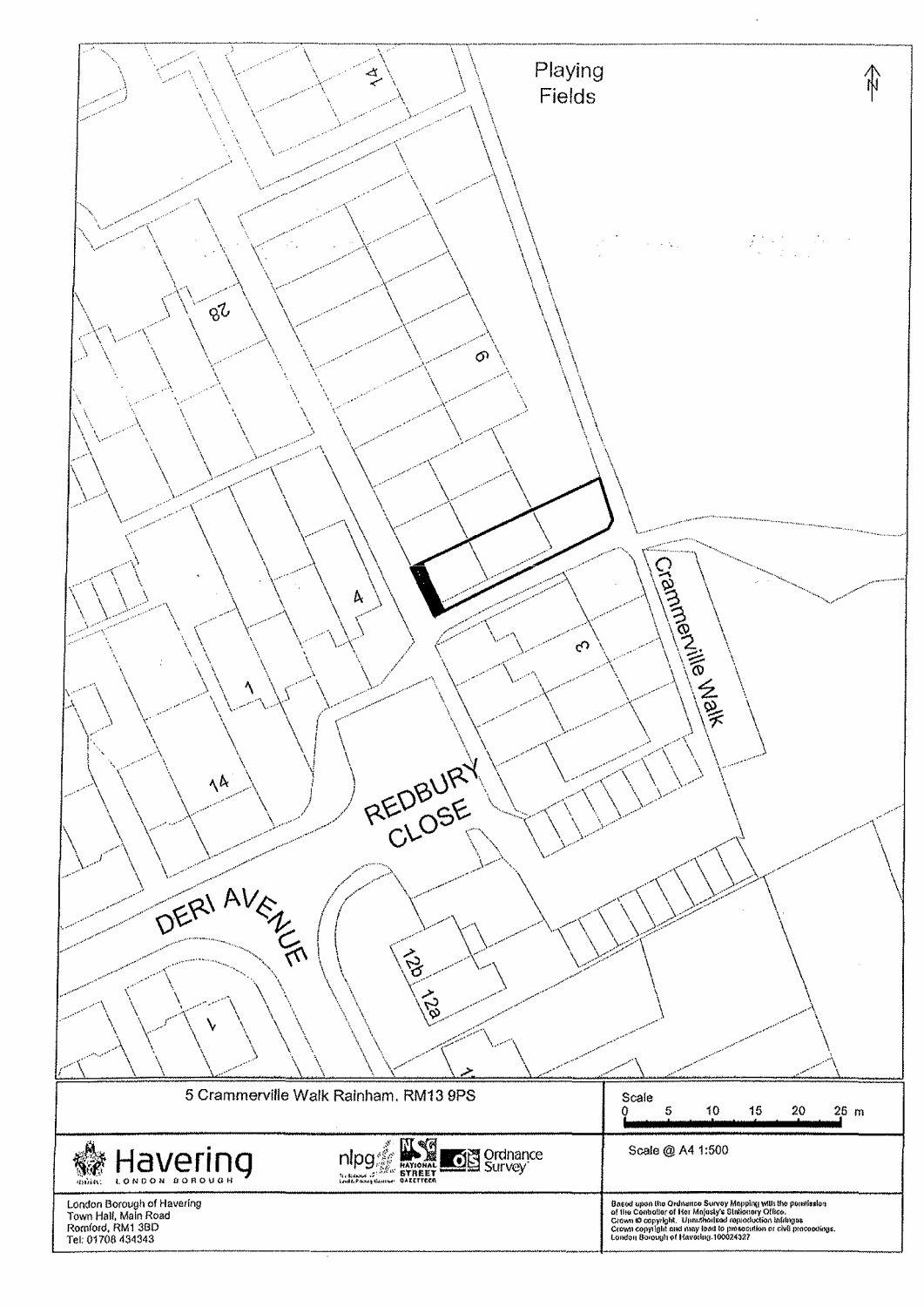## **YOUR RIGHT OF APPEAL**

You can appeal against this Enforcement Notice to the Secretary of State by the 18<sup>th</sup> August 2010. Further details are given in the attached explanatory note.

### **WHAT HAPPENS IF YOU DO NOT APPEAL**

If you do not appeal against this Enforcement Notice, it will take effect on 18<sup>th</sup> August 2010 and you must then ensure that the required steps for complying with it, for which you may be held responsible, are taken within the period specified in the Notice.

## **FAILURE TO COMPLY WITH AN ENFORCEMENT NOTICE WHICH HAS TAKEN EFFECT CAN RESULT IN PROSECUTION AND/OR REMEDIAL ACTION BY THE COUNCIL.**

 $\bar{z}$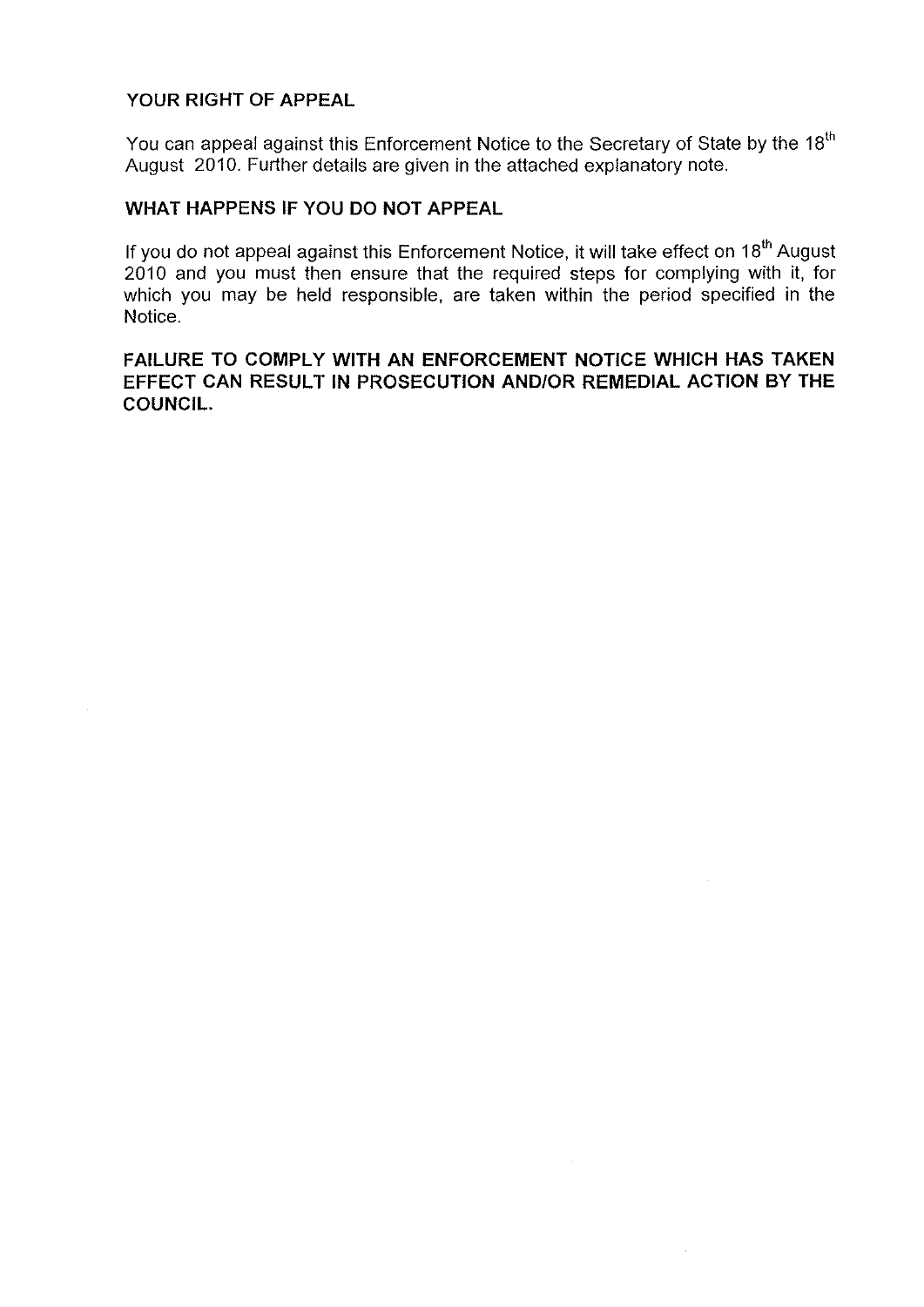## **EXPLANATORY NOTES**

#### **STATUTORY PROVISIONS**

A summary of Sections 171A, 171B and 172 to 177 of the Town and Country Planning Act 1990 (as amended) is enclosed with this Notice.

#### **YOUR RIGHT OF APPEAL**

You can appeal against this Notice, but any appeal must be in writing and received, or posted (with the postage paid and properly addressed) in time to be received in the ordinary course of the post, by the Secretary of State before 18<sup>th</sup> August 2010.

If you intend to appeal against this Notice you should follow the instructions given on the information sheet from the Planning Inspectorate which accompanies this Notice.

#### **GROUNDS OF APPEAL**

The grounds of appeal are set out in Section 174 of the Town and Country Planning Act 1990 (as amended) you may appeal on one or more of the following grounds:-

- (a) that, in respect of any breach of planning control which may be constituted by the matters stated in the Notice, planning permission ought to be granted, as the case may be, the condition or limitation concerned ought to be discharged;
- (b) that those matters have not occurred;
- (c) that those matters (if they occurred) do not constitute a breach of planning control;
- (d) that, at the date when the notice was issued, no enforcement action could be taken in respect of any breach of planning control which may be constituted by those matters;
- (e) that copies of the Enforcement Notice were not served as required by section 172;
- (f) that steps required by the notice to be taken, or the activities required by the notice to cease, exceed what is necessary to remedy any breach of planning control which may be constituted by those matters or, as the case may be, to remedy any injury to amenity which has been caused by any such breach;
- (g) that any period specified in the notice in accordance with section 173(9) falls short of what should reasonably be allowed.

Not all these grounds may be relevant to you.

### **PLANNING APPLICATION FEE**

Should wish to appeal on ground (a) - that planning permission should be granted for the unauthorised development - then a fee of £150 is payable both to the Secretary of State and to the Council, making the total fees payable £300. If the fees are not paid then that ground of appeal will not be valid.